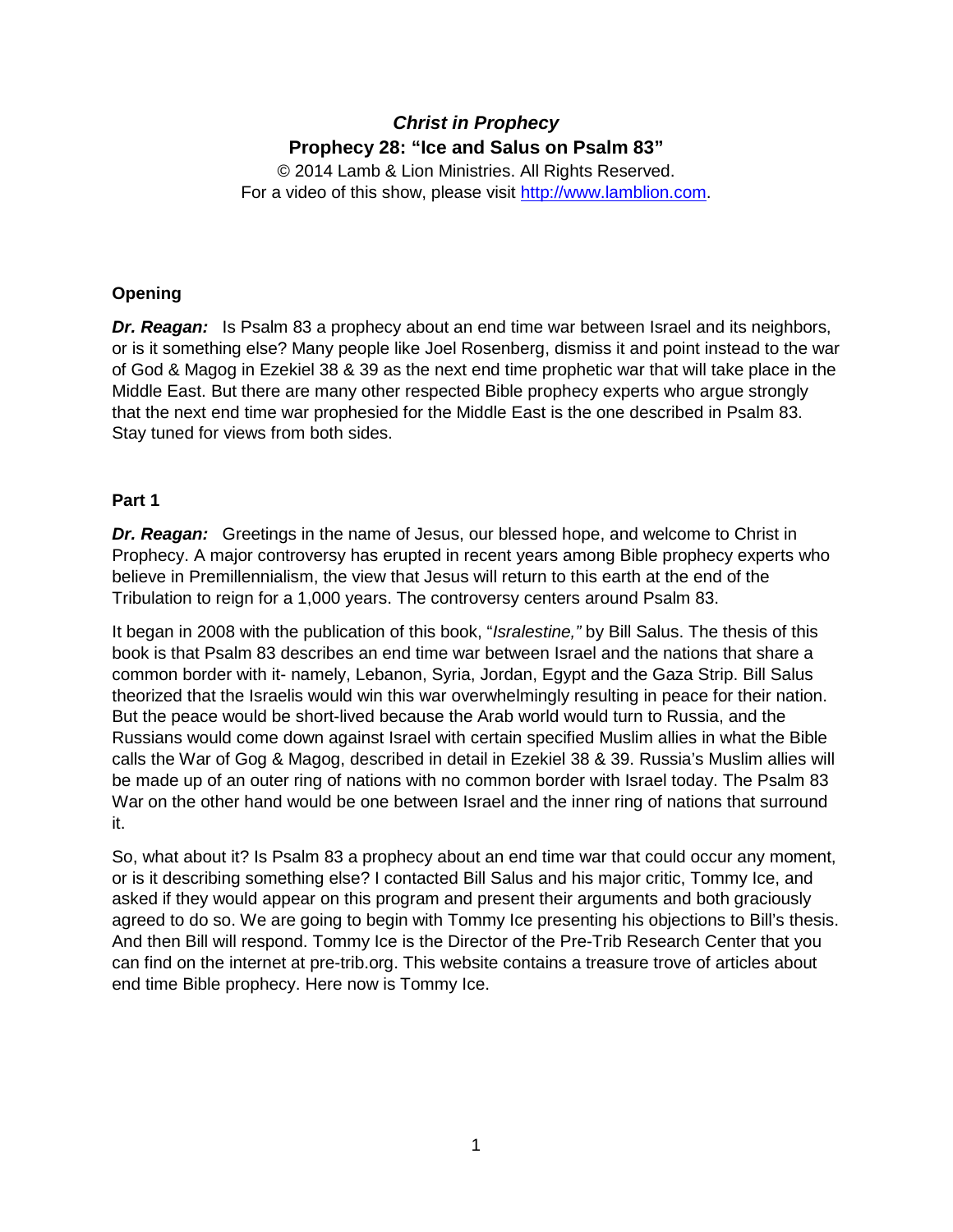#### **Tommy Ice's Response on Psalm 83**

**Tommy Ice:** My problem with the Psalm 83 theory by Bill Salus is that Psalm 83 first of all does not contain a prophecy. It's an individual lament psalm, a national lament by Asaph. And Asaph is complaining 3,000 years ago about the enemies that surround Israel. And I admit when you read it you'd think you are reading about the modern situation in Israel which shows that in 3,000 years things really haven't changed, it is basic Anti-Semitism. But in some of the lament psalms like Psalm 79 for example you have the Lord answering the request where He will give a prophecy for example about what He is going to do in response. In Psalm 83 you don't have the Lord answering it and therefore there is an assumption that there is going to be a battle behind this. And there may or may not be, but Psalm 83 does not contain a prophecy, it just contains the lament or the complaint that Asaph is giving.

Secondly when you look at the parallel passages, well they are not really parallel, but those that mention these 10 nations that are people groups that are mentioned in Psalm 83, these are mentioned in the prophets later on. And if you want to look at the development of Old Testament prophecy in any detail relating to Israel you have to start with the book of Deuteronomy, it has an outline of prophecy. And you really don't have much prophecy being given until the prophets come in and they start fleshing out this. For example you have Psalm 2 that is the psalm where it says, "kiss the son less he be angry, why are the nations in an uproar?" Etcetera, etcetera. Well later on when you learn the outline of Israel's prophecy you realize that Psalm 2 which was given 3,000 years ago fits into the idea of the Tribulation. And these nations are going up against God and He is going to judge them in the Tribulation.

Well in the Old Testament you have, I call them synoptic prophets, just like you have synoptic gospels, synoptic means the same. And you have Matthew, Mark and Luke are similar and John has like 93% difference in its gospel. And the same is true in the four Major Prophets, you have Isaiah, Jeremiah, and Ezekiel and each one of those prophets has a section relating to the judgment of the nations. And most of these nations or people groups that are mentioned in Psalm 83 are given included in the judgment of the nations. For example in Isaiah 13-23 you have that section. You have a similar section in Jeremiah I think it is 9 chapters long. You have another section in Ezekiel that is 7 chapters long and they say a lot of the similar things. And the context of the judgment of the nations is going to be at Armageddon basically, in other words in conjunction with the Tribulation.

And so if there is going to be an actual fulfillment of Psalm 83 these other passages talk about the judgment of those people groups in conjunction with the Second Coming when He is going to judge the nations because that is the very purpose. In fact Isaiah 24-26 talks about the judgments of the nation's basically for their rejection of God. And we learn from Revelation 3:10 that the Tribulation's purpose is to test the earth dwellers. That phrase earth dwellers comes from Isaiah 24 and 26 where that's a term that's used 11 times in the book of Revelation. And these are the people who oppose God. And so this is the time in which those nations will be judged and therefore I think that the idea that there's got to be a Psalm 83 war to set up the peace for Ezekiel 38 & 39 is just built on speculation. And the New Testament warns against speculation, a number of times Paul especially in the Pastoral Epistles says that this is something he warns us about.

Now we all speculate on Bible prophecy. But it is one thing to speculate within the framework of clear revelation like this is the Tribulation, or this is the Millennium and how are things going to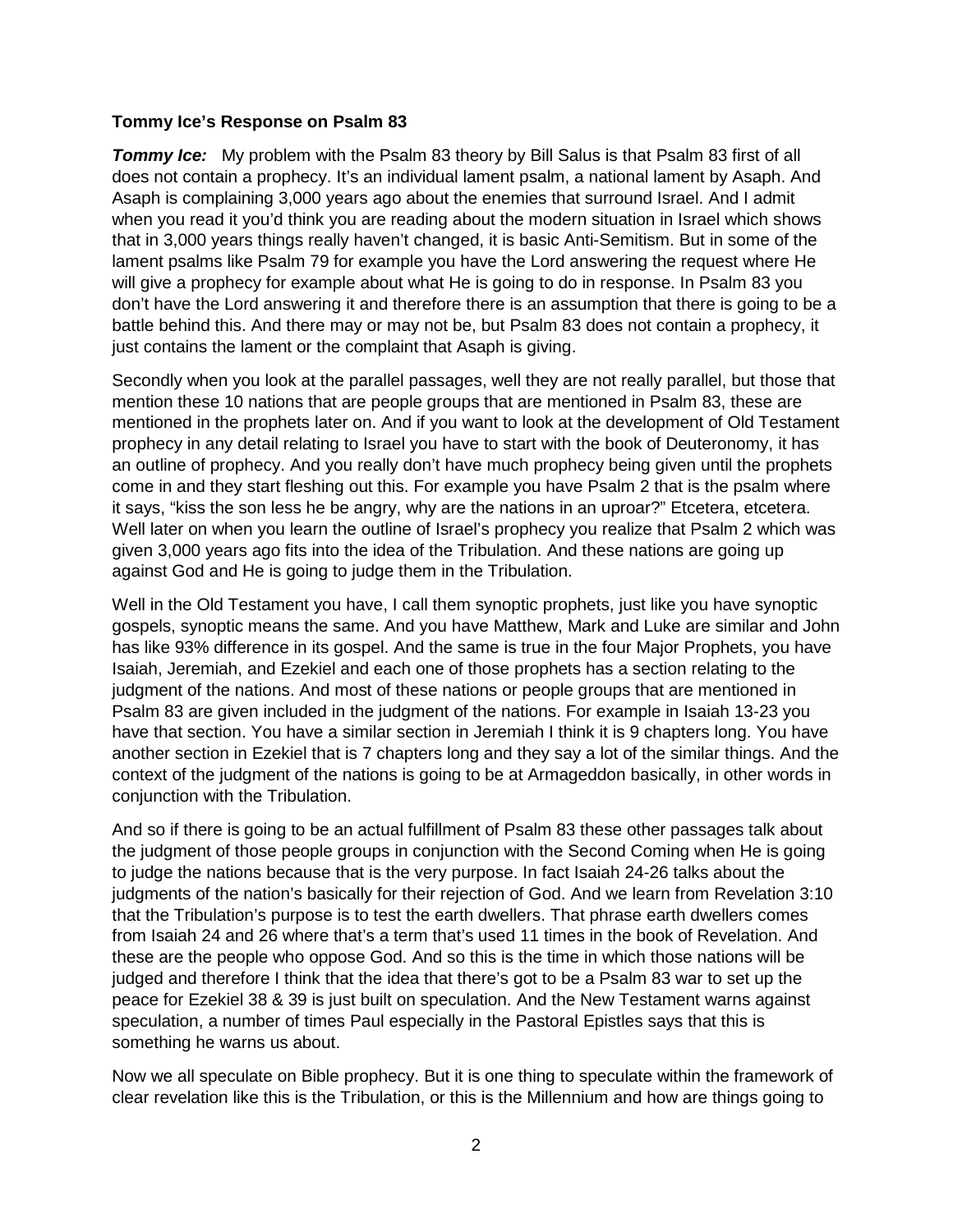work out because those are settled among literal interpreters. That there is going to be a 7 year Tribulation, or there is going to be a 1,000 year Millennium. And for example today we see the European Union preparing the way apparently for the revived Roman Empire. We see Israel back in the land because there are dozens of passages that talk about them returning to the land. And we speculate within that framework. And even though I agree with Bill that Ezekiel 38 & 39 the Gog & Magog Battle will probably take place at the beginning or before the Tribulation. In other words shortly before that because I believe there will be an interval of time between the Rapture that ends the Church Age and the start of the Tribulation because it takes time for the Antichrist who is being restrained by the Church Age according to 2 Thessalonians 2 to get into place, to set up a 10 nation confederacy and for him to arise from among that. So there's got to be a period of time after the Rapture and before the Tribulation starts. Which starts as a result of Israel agreeing or them imposing a contract on them from that revived Roman Empire and by the beast or the Antichrist himself. So it's very likely that's when that will take place.

So Bill speculates because he doesn't give a Bible verse or a passage to teach this, that there is going to be a war based on Psalm 83 with those immediate nations surrounding Israel to set up the peace. And Israel is going to win and all of this and that will set up the basis for the Gog & Magog thing. Well when you look at the end of chapter 39 I think it is around verse 28 and following it talks about how the Lord has hidden Himself from the nation of Israel. And that appears to refer to the period from the time of Christ to the Tribulation period because the Old Testament is focused on that 70th week of Daniel, the Tribulation period.

So I think the Battle of Gog & Magog has to be related to the Tribulation period because it is during that time that Israel is going to come to know Christ and He is going to be vindicated from that. Before that time it appears that God is not working directly or prophetically during the Church Age because the Church Age is a time in which you have general trends or characteristics, you don't have specific prophecies that are occurring in the Tribulation. And when the Church Age began in Acts 2 you did have some of Israel's prophecies that were fulfilled like the destruction of Jerusalem that Jesus gave in Luke 19 and some of those as they transitioned into that. And apparently as we transition out of the Church Age into the time of Israel you are going to have things like Israel returning back to the land in a similar way. But these events that are talked about in the Old Testament I believe have to take place either near or relation to the Tribulation or in the Tribulation itself. And that is why people who believe that things are going to happen during the Church Age are called historicists and people who take it more literally believe in the 70th week of Daniel and all of this that these events will happen in the future to the time of the Church Age.

And I think that since there is no passage that actually teaches the belief that the Psalm 83 theory teaches that it is pure speculation. And that is the rational given in his book, "*Isralestine*," is that there needs to be something that happens that brings peace to set up the peace required in Ezekiel 38 & 39. So it is a speculation built upon a speculation. And yet when I hear people on the radio or talk to friends who believe in the Psalm 83 theory they talk about it like it is going to be an actual event. And at best it ought to be noted clearly that this is pure speculation. It is pure speculation because as I say there is no prophecy behind it and there is nothing directly that relates to it.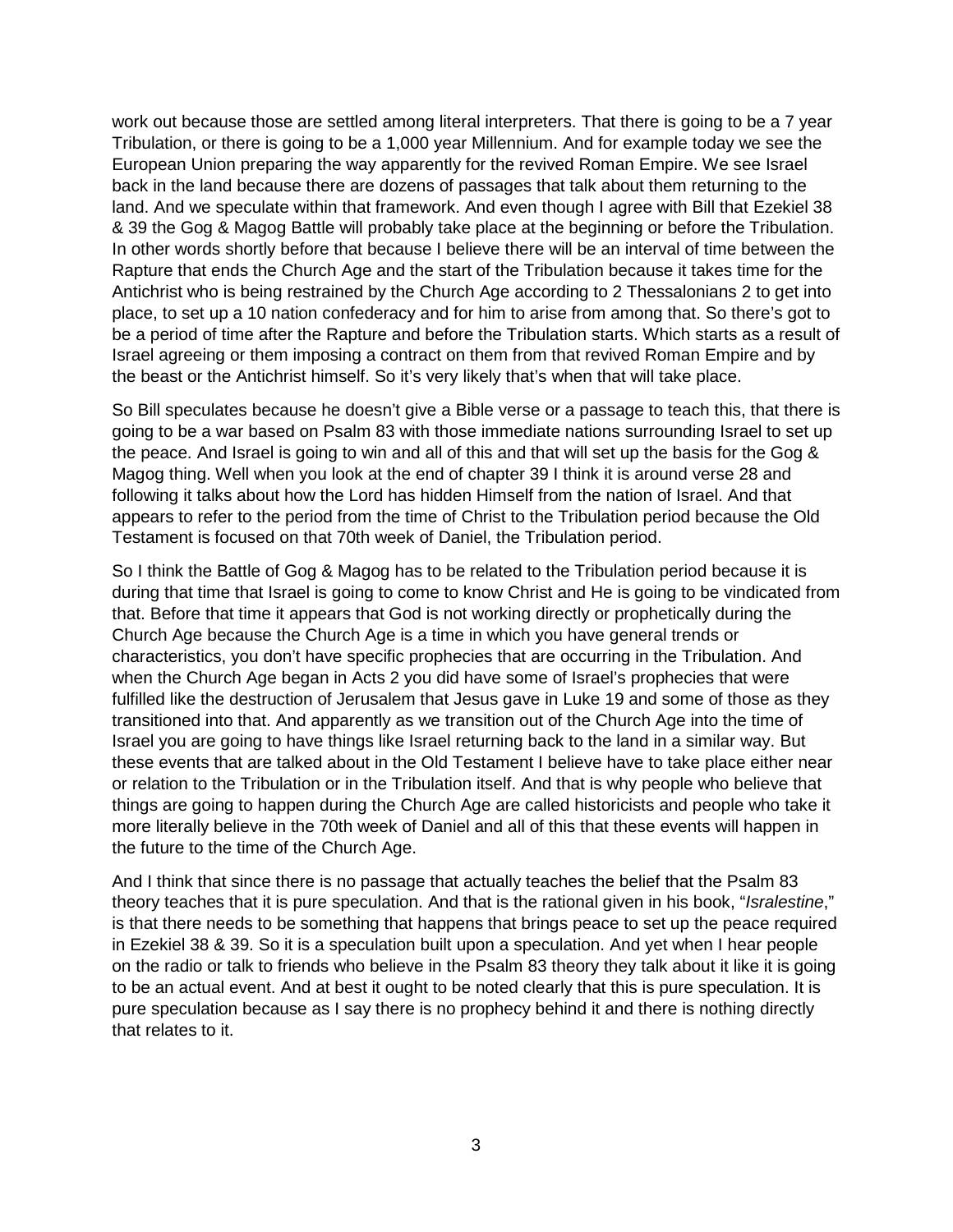### **Part 3**

*Dr. Reagan:* Ok, you have heard Tommy Ice's objections to the idea that Psalm 83 is a prophecy about an end time war that will proceed the war of Gog & Magog. Let's hear now Bill Salus' response which we videotaped at the annual Pre-Trib Conference in Dallas.

### **Bill Salus' Defense of Psalm 83**

**Bill Salus:** First of all I highly recommend Tommy Ice as an excellent teacher when it comes to talking about the Pre-Trib Rapture. Often we will refer people to the Pre-Trib Rapture website and I think that he has a lot of outstanding work on that. And I do also agree with him that the Psalm 83 is a prayer of lament, an imprecatory prayer. That Asaph is calling upon the Lord to intervene and he is beseeching Him to deal with his adversaries. But where I think Thomas Ice falls short is seeing the prophetic aspects within the psalm. He thinks it is just a prayer of lament and not a prophecy.

Well let's start with this, 2 Chronicles 29:30 Hezekiah says he commends the Levites to sing the praises of King David and Asaph who is the author of the psalm and he calls him a seer. The Hebrew word is clearly talking about a beholder of vision, a prophet. So Asaph wrote 12 psalms, Psalm 83 is one of the most prophetic of the psalms, he was a prophet. Now Hezekiah would be very interested in and would know that he was a prophet because among the confederacy that Asaph talks about in Psalm 83 is a member called Assyria. Now at the time that Asaph wrote, Assyria wasn't even in the picture, they weren't even really one of Israel's enemies until later. But they were an enemy of Hezekiah they had come into the fray with Israel during Shalmaneser II around 850 BC and Hezekiah was around 701 BC. So Assyria was already interacting with Israel problematically. They destroyed the Northern Kingdom of Israel in 722 BC. So Hezekiah around 701 BC had to deal with Sennacherib issue with Assyria. So Hezekiah would be very concerned about what is going on with Assyria and he would know that Asaph had spoken about Assyria in a prophecy.

Another thing when we talk about this prophecy, Asaph, and I'm going to conclude by talking about the Psalm and breaking it down as a prophecy. But among the confederacy that Asaph talks about he talks about includes a place called Gebal along with Assyria. Now Gebal, you don't even hear about them until Ezekiel 27, Ezekiel wrote long after Asaph. Asaph wrote about 1,000 years BC. Ezekiel wrote about 500-600 years BC so he wrote after. So it had to be a prophecy because Asaph was not just saying, God help us with these enemies around us, and he listed the very specific group of 10 and of course Israel had much more than 10 enemies up to that point in time. But he listed a specific 10, so 2 of them weren't even the fray at that point in time. So he was talking about a future scenario.

Now he also talks about them in habitation condition. So he is talking about this confederacy and he calls the very first member the tents of Edom. He is listing some population, some people group in a habitation condition. Now biblically speaking that would even be military encampments or refugee conditions. The Edomites the descendants of Esau have ethnical representation in the Palestinians today. I do believe what Esau was trying to tell us and it became a reality in 1948 that there would be a refugee crisis, a Palestinian refugee crisis and they would be part of this overall problem. And I think that finds its face in today.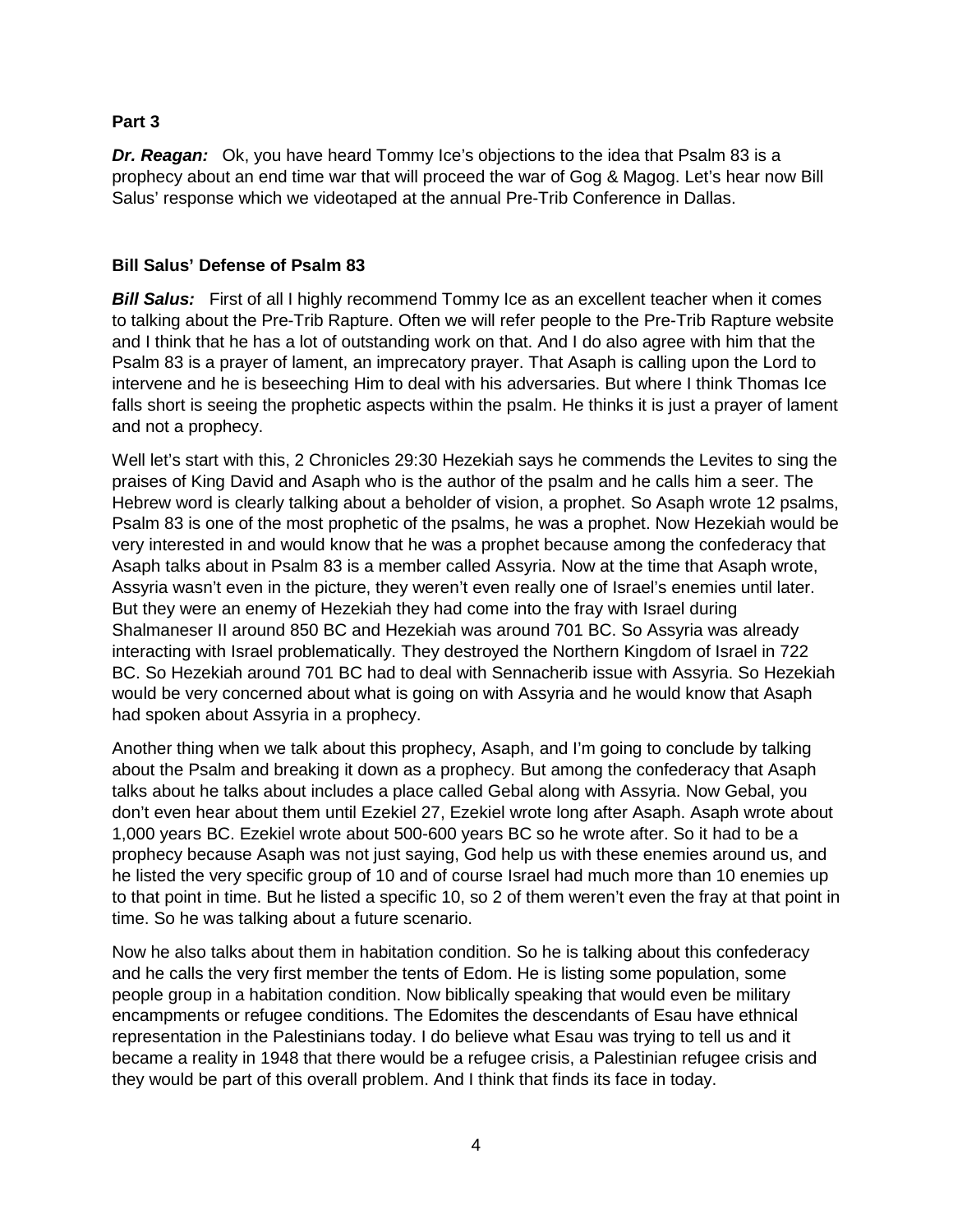Now also he says about Assyria, they actually help the children of Lot. So you have a confederate member who is assisting another confederate member, the children of Lot would represent Jordan for the most part today. And at no time in Jordan's history did Assyria ever help Jordan until they were involved in wars in 1948 and 1967, and Jordan was not one of the stronger members in that war. So I think it is a prophecy from that perspective. Asaph was a prophet but that is just one argument about it.

One of the things that Dr. Ice talks about which was a little bit disturbing to me is that he says when my friends speak about Psalm 83 or I hear radio interviews about Psalm 83 he says, "At best it should be said that this is just utter speculation." First of all that ignores an enormous amount of research I've done through the years. And I wasn't the first one to write on Psalm 83, this was not my brain storm of an idea or hypothesis. Mutual respected people like Dr. Arnold Fruchtenbaum first wrote about it in his book, "*The Footsteps of the Messiah."* David Dolan wrote about it in his book, *"Israel in Crisis*," before I even wrote about it. But when he talks about my friends that are speculating, well let's unpack that a little bit. We are talking about Hal Lindsey who advocates the similar Psalm 83 hypothesis. Dr. David Reagan, Chuck Missler, Gary Stearman, a lot of notable, Dr. Arnold Fruchtenbaum as I said, a lot of notable names very respectable. So from my perspective, I don't think those guys took my word for what the interpretation of Psalm 83 would be without them cracking the books and figuring out for themselves whether it was a prophecy. So I think just broad brushing that it is speculation is a little bit dangerous.

Now this interview you saw with Dr. Ice, he could only cover a modicum an overview of what he had written in a dissertation that he wrote about 2011 called, "Consistent Biblical Futurism." And in that he devoted sections 10, 11, 12 and 13 to Psalm 83. And one of the things I want to clear up on this and I certainly invite you to Google that and read that if you really want to hear all of his general arguments on that. But at the same time I would invite you get my book, "*Psalm 83*: *The Missing Prophecy Revealed*," where I address every objection he's made, and every objection everyone else has made about why Psalm 83 is perhaps not a prophecy for our time and things like that. But I do want to quote one thing that he says right in the beginning of his dissertation, he says, "Consistent futurists believe that future Old Testament prophecy will start to be fulfilled after the Rapture of the Church except the prophecy of the Rapture itself." So what he is saying there is that Bible prophecy apart from the Rapture will be fulfilled after the Rapture. And as you read his teachings on futurism, more specifically he is putting it all into the catch all closet of the 7 year Tribulation period. So in essence pretty much all prophecy apart from the Rapture finds final fulfillment in Daniel's 70th week in the Tribulation period.

Now he goes on to say, "Bill Salus has set forth the speculation that Psalm 83 prophesies a separate end time war that will take place at the end of the current Church Age before the Rapture. Salus teaches that before Tribulation, before the Battle of Magog which will take place before the Tribulation even before the Rapture toward the end of the current Church Age Israel will be invaded by the nations surrounding it." First of all I want to clarify when I read that I emailed Dr. Ice and I said, "Please point out where I said that, or were you gleamed that thought because I certainly don't know where that was. I never wrote that." And he never responded to me. And so I want to go on the record right now in all in subsequent works I have made it perfectly clear that I do not believe that Psalm 83 has to be precede the Rapture. Now it might. The Rapture could happen before, it could happen during, or it could happen after Psalm 83. But I believe in the doctrine of imminence as does Dr. Ice. I believe we should be looking for the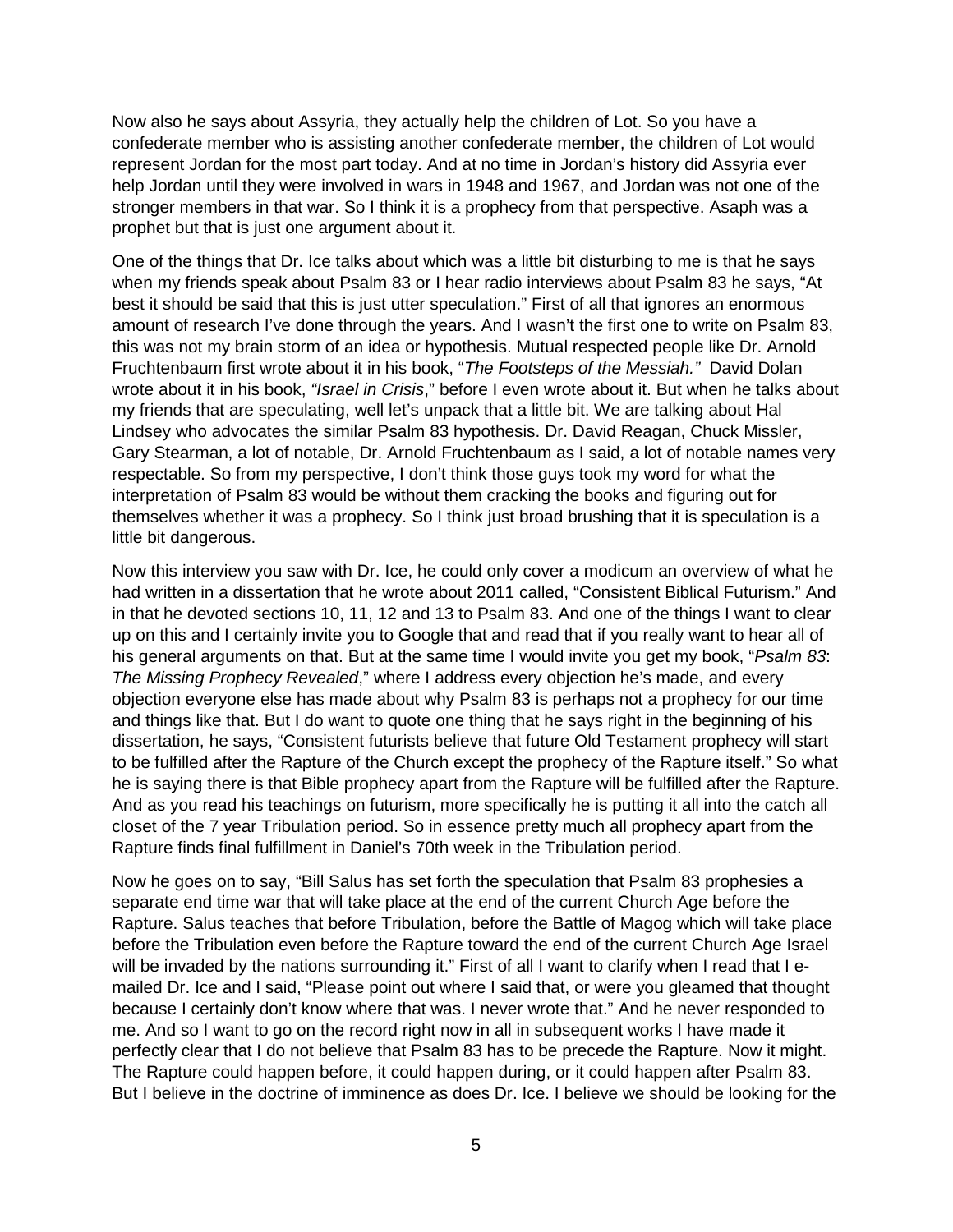return of Jesus at any given moment. But I also see watching the geopolitical situation in the Middle East that Psalm 83 is also very imminent and it could happen and we need to be prepared for it.

Now I want to talk a little bit about the Psalm. Asaph is petitioning God about a concern, a genocidal attempt of the Jewish people. He's saying they are going to form a confederacy, they are going to have a plan, a contemporary confederacy of Arab states. These Arab states share a common borders with Israel. That they are going to have a contemporary confederacy, they are going to have a plan to destroy the nation of Israel that the name of Israel could be remembered no more. If that is a prophecy for our time that means they don't want peace with the Jews today, the Arab and the Palestinians, they want peace without the Jews. And they don't want a two state solution, they want one more state and they want to fly the flag of Palestine over it. And folks, I think this is a very real concern, it certainly is with Israel and it should be a concern for you as supporters of Israel.

He goes on to talk about the confederacy as I said to you. Now Dr. Ice has made the comment that, "If this is a prophecy how come it's not in the prophets, the major and minor prophets that are emphasizing prophecy. Well I point out in my book, "*Psalm 83: The Missing Prophecy Revealed*," that the prophets did talk about that and I point out about 150 verses that I think apply to the prophets addressing these very population groups, Edomites, Ammonites, Moabites, Gebal, Assyria, Ishmaelites, Hagarenes, and I put maps in the book of course of who they are the Arab states sharing common borders with Israel. I call them an inner-circle, inside of that inner-circle you've got terrorist populations that have evolved, Hezbollah, Hamas, of course you've got the Palestinians, etcetera. So I will let you read through my book and you will see that I believe Asaph has spoken and the other prophets very much about them.

Now I think the problem that Dr. Ice runs into is because he believes that in consistent futurism that the judgment of all the nations will occur in the Tribulation period. And I think he gravitates towards that and I certainly respect his view on that. But when that happens in the campaign of Armageddon this is the Lord returning, Jesus is returning and He is dealing with the Antichrist single handedly, he's fighting them off. What I point out is that the Israeli defense forces today are instrumental, they are the tool the Lord uses to fight off the Psalm 83 Arabs, and I show Scriptures like Ezekiel 25:14 dealing with Edom. "I will execute vengeance by the hand of my people Israel," not by the Messiah by the hand of my people Israel on Edom and they'll show them my fury and vengeance. Obadiah 1:18 is a very important prophecy, the House of Jacob will be a fire, the house of Joseph a flame, but the house of Esau shall be stubble. Esau is the father of the Edomites, the Edomites are the tents of Edom in this prophecy. So, the thing and even Asaph petitions the Lord in verses 9-11 to deal with this confederacy in the manner of historical Jewish military precedent. At the time of Gideon when he defeated the Midianites the Lord empowered Gideon to defeat the Midianites, 300 men kill 120,000 Midianites. He also talks about deal with them like Barak the general did at the time of the Canaanites and the Israelites won and they were empowered. So he is petitioning the Lord to deal with them, empower the Israeli defense forces through the manner of historical precedent as was done.

So as I conclude here I certainly respect Tommy Ice. I just don't agree with him, he fall short on calling it a prophecy. I invite you to certainly read all the things he said but pick up my book and read it too because folks I think Psalm 83 is on the nearby horizon and that also means that Jesus could come at any given moment. Thank you.